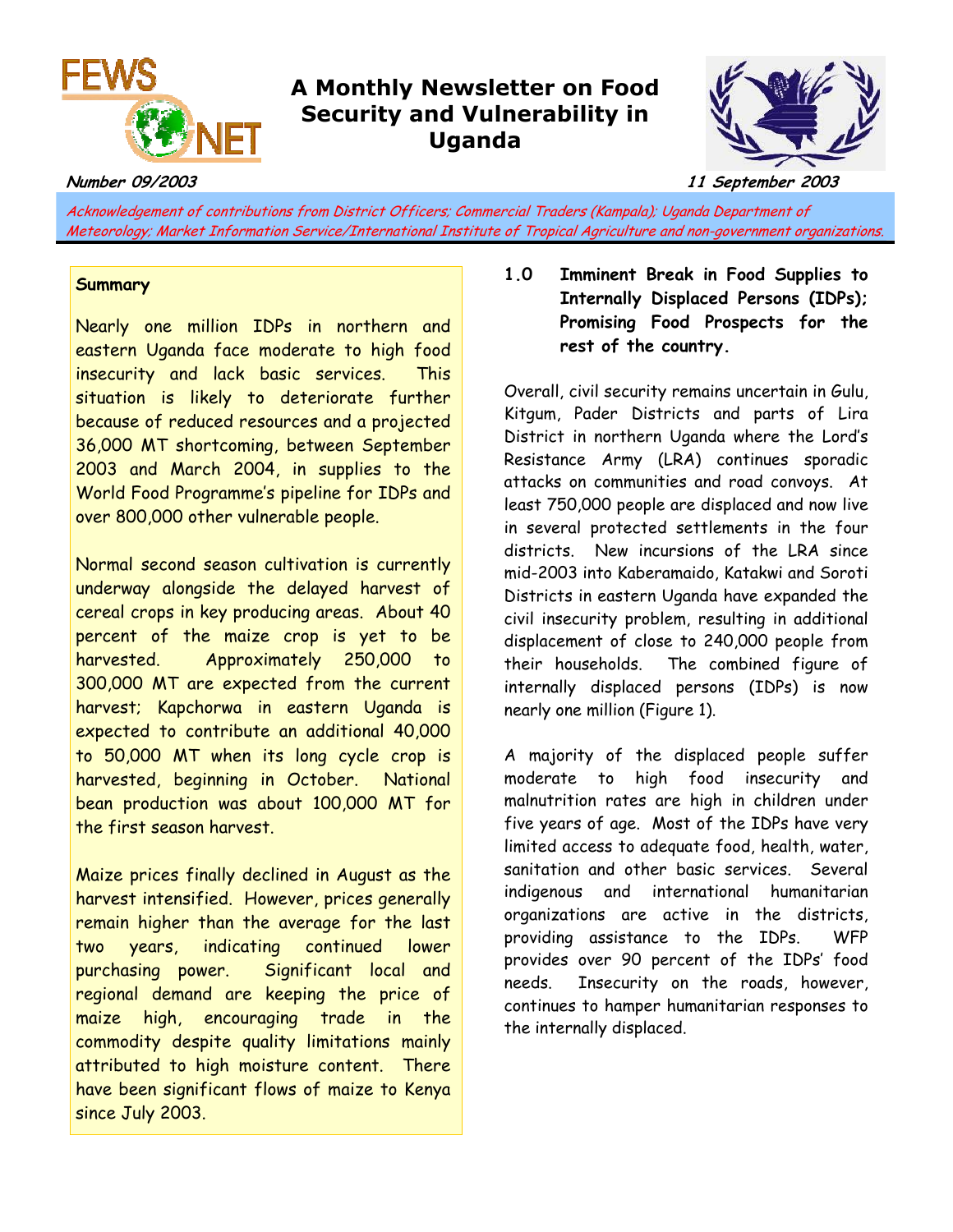Low production in the first season has increased the IDPs' risk of food insecurity and diminished the likelihood of any improvement in their food access over the next four to six months. As a result, there is an increasing need for external food and other assistance to mitigate negative impacts on their health, nutrition and assets over the long term. This assistance would ensure the IDPs retain ability to regain productive lives when they return to their homes.

The UN World Food Programme estimates a shortfall of approximately 36,000 MT of food aid for its operations in Uganda between September 2003 and March 2004. The agency, which provides food to nearly one million IDPs and over 800,000 drought-affected persons and Rwandan and Sudanese refugees under its Protracted Relief and Recovery Operation (PRRO) 10121.0, projects serious pipeline breaks in November and December 2003, and it is projected that there will not be any cereals to distribute then. WFP also indicates the pipeline will be further stressed by a need to provide food aid to about 240,000 displaced persons in the Teso region (Kaberamaido Katakwi, Kumi and Soroti Districts) in the months before the end of 2003.

Produce from the first season harvest has improved household food availability and access in other parts of Uganda. Prospects over the next four months generally look good with no observable stress. Household food security is improving in Karamoja as the harvests begin; green maize is being harvested in the western wet belt. The sorghum harvest is beginning in the whole region. A normal harvest is expected in Karamoja, enabling households' access to adequate food. The purchasing power of households having livestock is also improving as prices rise or stabilize compared to early 2003, improving their market access to grains. Abundant vegetation and sufficient water



supplies have improved livestock access to adequate pasture and water.

### **2.0 National Trends:**

#### **2.1 Agro-climatic Conditions:**

Reports by district extension officers indicate normal rainfall was received in most of the country during August, as the second rainy season began in bi-seasonal districts. Above normal rainfall was recorded in a few areas, mainly in the eastern Uganda high altitude areas. Some parts of northern Uganda received much below normal rainfall.

The Meteosat image (Figure 2) corroborates reports and observations of high rainfall amounts in the eastern region and normal rainfall in most other districts.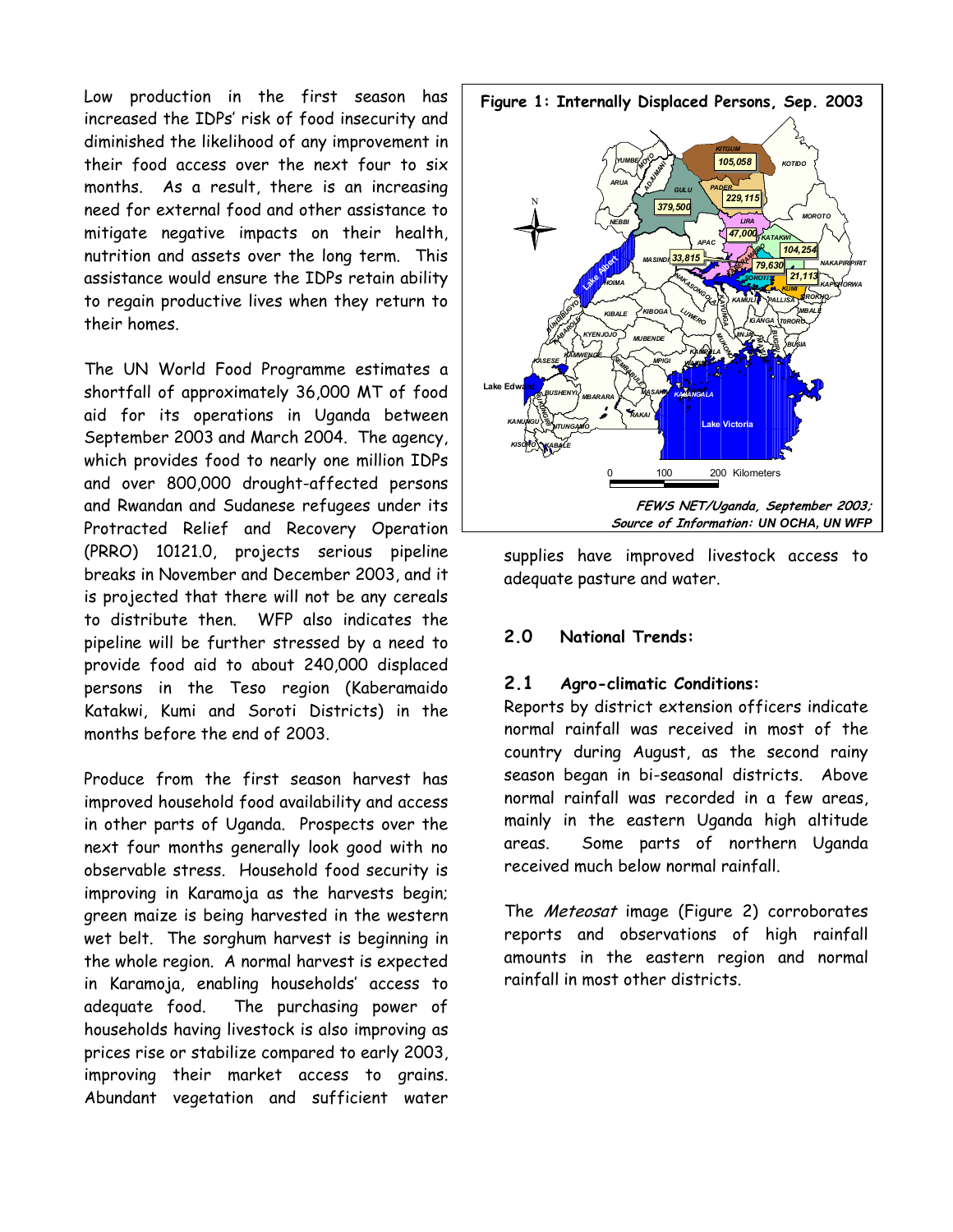

In late August, weather experts from the Greater Horn of Africa held a meeting in Nairobi, Kenya, to derive a probabilistic forecast for September to December 2003.

Following the meeting, the Uganda Department of Meteorology issued its medium range forecast for Uganda for this period, indicating high likelihood of near normal to above normal rainfall for parts of eastern upwards to northern and northwestern Uganda through Lake Kyoga Basin. Districts in western Uganda around Lake Albert downwards to Lake Edward, along the border with the Democratic Republic of Congo, are also expected to receive normal to above normal rainfall. The rest of the country is projected to have normal to below normal rainfall (Figure 3). If these rains occur as predicted, the most negative impact on crop cultivation and livestock farming is expected to be in southwestern Uganda districts, close to

Rwanda and Tanzania, where this is the major season and where low rainfall could result in reduced production, impacting on households' food access and security. Below normal rains in Karamoja (Kotido, Moroto and Nakapiripirit Districts) will have limited impact as households in the region will have harvested most of their crops and will be preparing for the normal dry period in October. August to November/December is a minor season in central and eastern Uganda and Lake Victoria Basin. Hence the probability of below normal rainfall in these regions may only impact households, whose harvests in the first and main cropping season were low, mainly in areas facing civil insecurity.

#### **2.2 Crop Production and Conditions:**

Despite earlier concerns of district agriculture and extension personnel, a delayed first season crop harvest, due to late planting in several districts, has not significantly impeded second season land preparation and cultivation. Agricultural officials in central and eastern Lake Victoria Basin and northwestern and parts of western Uganda report that farmers are busy cultivating second season crops. In



**boundaries; they are only used to ease representation FEWS NET/Uganda, September 2003; Source of Information: Department of Meteorology**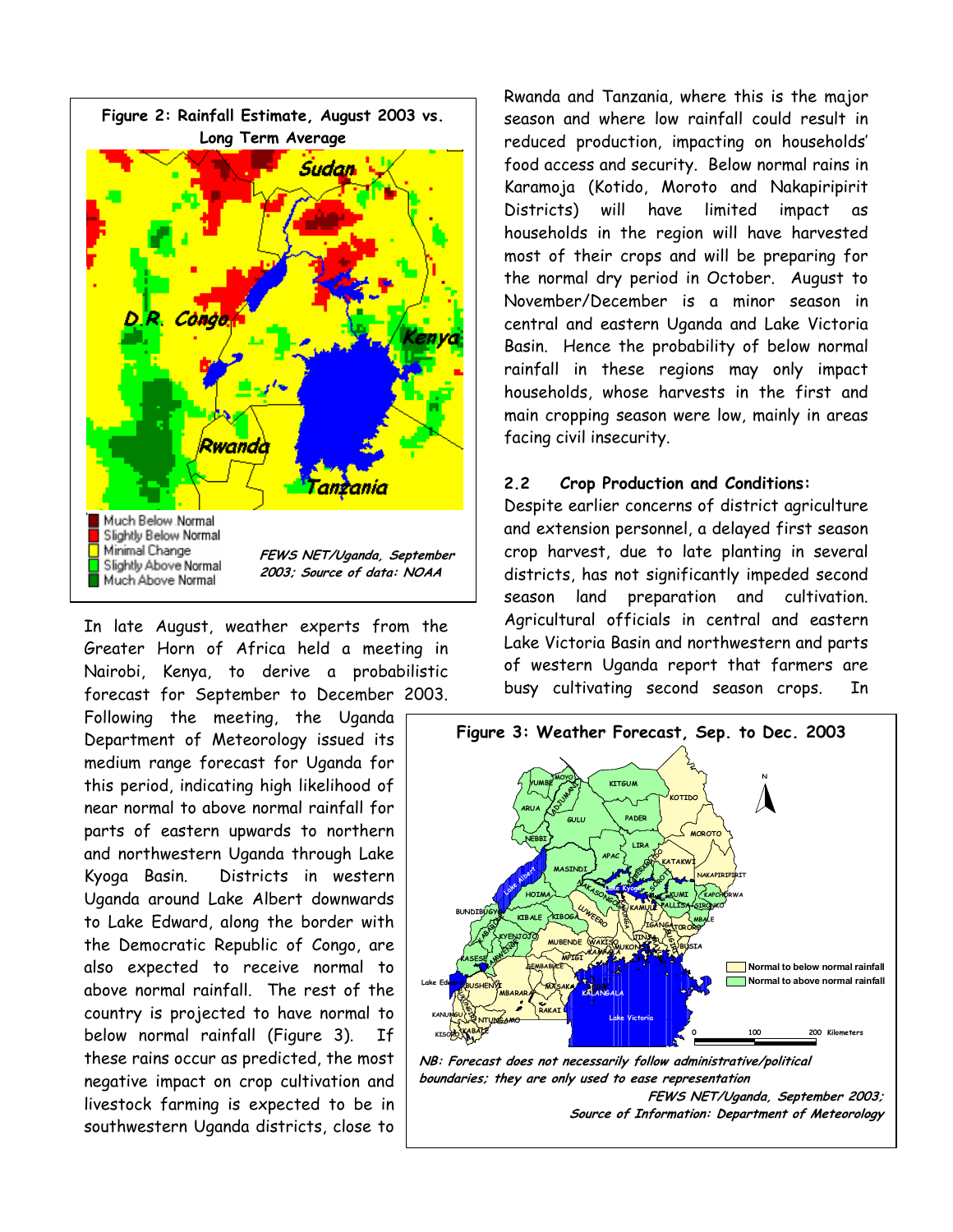several districts the farmers are concurrently harvesting first season crops, including maize and millet, while sowing for the second season. Favorable rainfall has been received since early August, providing sufficient conditions for normal crop germination and sprouting. However, high moisture levels continue to affect cereals (maize, millet and some sorghum), approximately half of which are still in the fields, limiting drying and thereby leading to harvests of high moisture content crops. Normal crop harvests have reportedly been realized in most of the country. The Investment in Developing Export Agriculture (IDEA) Project, a USAID funded activity promoting the production and export of nontraditional export crops, estimates that between 250,000 to 300,000 MT of maize will be produced in the first season (not including the Kapchorwa crop). Approximately 80,000 to 100,000 MT of beans were produced in the last season.

The long growing cycle maize crop (April to October) in Kapchorwa District, a key maize growing area, is still in the field and the harvest is not expected to begin until mid to late October. About 40,000 to 50,000 MT of maize is expected from the district, at least 20 percent higher than normal due to a combination of producer incentives at the beginning of the season that encouraged farmers to open and cultivate larger acreage as well as favorable weather conditions that supported the crop. Meanwhile, farmers in the district are busy cultivating mainly pulses, tubers and root crops. Agro-pastoralists in Kotido, Moroto and Nakapiripirit Districts have begun harvesting sorghum; however, the bulk of the crop will be harvested in October.

Civil insecurity in the North (Gulu, Kitgum, Pader and parts of Lira Districts) and East (Kaberamaido, Katakwi and Soroti) continues to limit IDP and other households' access to land to cultivate this season, as was the case in the

most recent season. Only a few people are reportedly able to access fields to harvest the last season's crops. Low cultivation in the second season will lead to low harvests and increased food insecurity.

## **3.0 Market Trends, Commodity Prices, Trade and Food Availability and Access**

Record level maize prices observed in regional markets over the last seven months finally declined in August as the harvest intensified. However, they generally remain higher than the average for the last two years. Although the recent price decline has slightly improved market access for dependent households, mainly in urban locations, their purchasing power remains lower than in previous years. Higher than normal maize prices at the beginning of the first season of 2003 provided incentives for farming households to devote large land acreage to the crop. High regional and in-country demand for local consumption and to meet humanitarian requirements continues to keep the price of maize high, enabling trade in the commodity despite quality limitations attributed mainly to high moisture content. Market Information Services reports a significant flow of maize since July 2003, into Kenya, where demand is high.

Overall, 2003 wholesale maize price trends across markets in the country, although higher overall, are quite similar to 2000 price trends. In Kampala, for example, maize prices since the beginning of 2003 have mimicked 2000 prices and only reached below the 2000 level in August. Between June and August 2003, wholesale maize prices declined 39 percent but still remain higher than almost any other time during the last two years; the largest drop, 32 percent, was observed between July and August (see Figure 4).